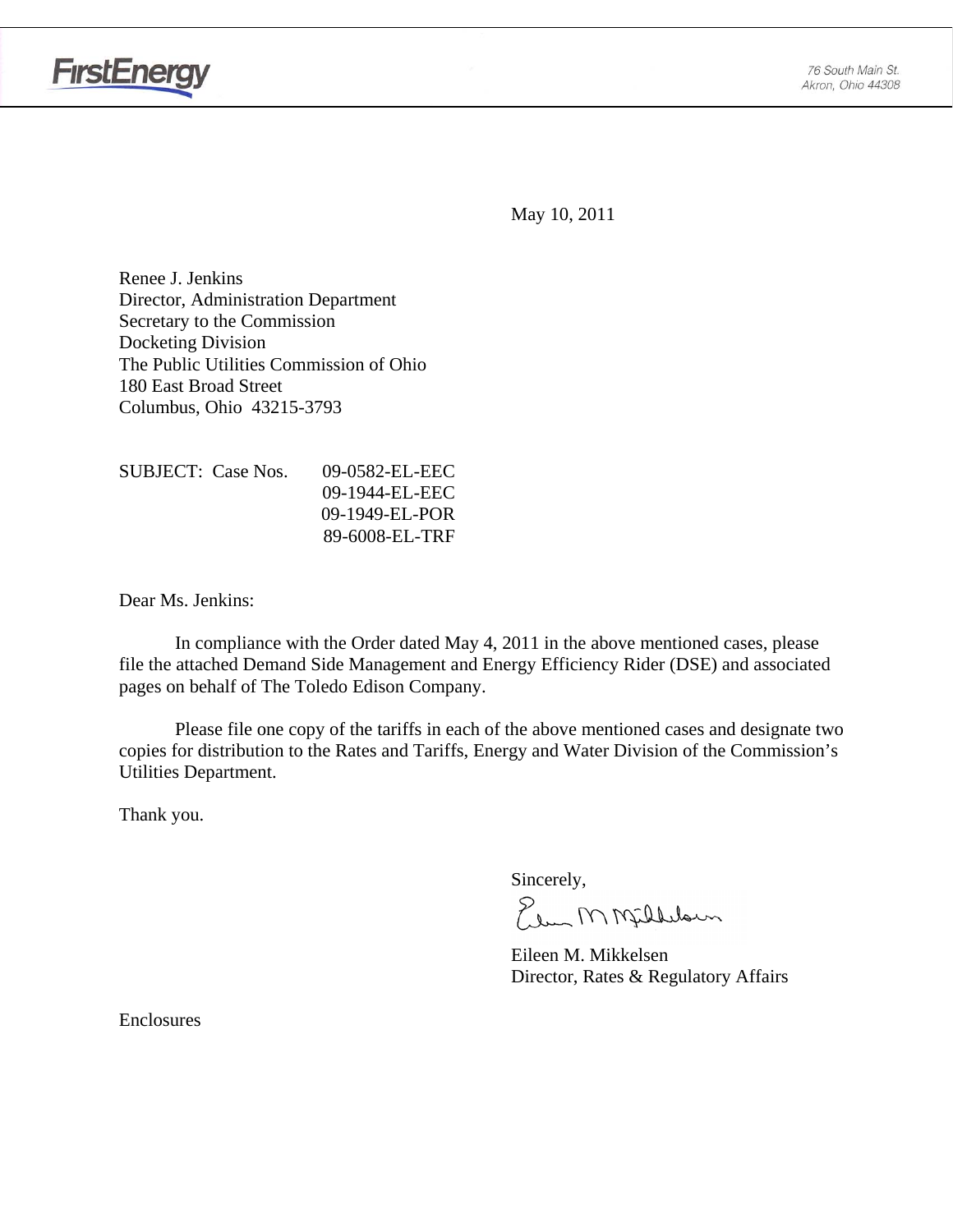#### **TABLE OF CONTENTS**

The following rates, rules and regulations for electric service are applicable throughout the Company's service territory except as noted.

|                                                      | <b>Sheet</b> | <b>Effective</b><br><b>Date</b> |
|------------------------------------------------------|--------------|---------------------------------|
| <b>TABLE OF CONTENTS</b>                             | 1            | 05-18-11                        |
| <b>DEFINITION OF TERRITORY</b>                       | 3            | $01 - 23 - 09$                  |
| <b>ELECTRIC SERVICE REGULATIONS</b>                  | 4            | 12-04-09                        |
| <b>ELECTRIC SERVICE SCHEDULES</b>                    |              |                                 |
| Residential Service (Rate "RS")                      | 10           | 01-23-09                        |
| General Service - Secondary (Rate "GS")              | 20           | 01-23-09                        |
| General Service - Primary (Rate "GP")                | 21           | 01-23-09                        |
| General Service - Subtransmission (Rate "GSU")       | 22           | 01-23-09                        |
| General Service - Transmission (Rate "GT")           | 23           | 01-23-09                        |
| <b>Street Lighting Provisions</b>                    | 30           | 01-23-09                        |
| Street Lighting (Rate "STL")                         | 31           | 06-01-09                        |
| Traffic Lighting (Rate "TRF")                        | 32           | 01-23-09                        |
| Private Outdoor Lighting (Rate "POL")                | 33           | 06-01-09                        |
| <b>MISCELLANEOUS CHARGES</b>                         | 75           | 01-23-09                        |
| <b>OTHER SERVICE</b>                                 |              |                                 |
| <b>Partial Service</b>                               | 52           | $01 - 01 - 06$                  |
| Residential Renewable Energy Credit Purchase Program | 60           | 10-01-09                        |
| <b>Cogeneration and Small Power Producer</b>         | 70           | $01 - 01 - 03$                  |
| <b>Interconnection Tariff</b>                        | 76           | $01 - 01 - 09$                  |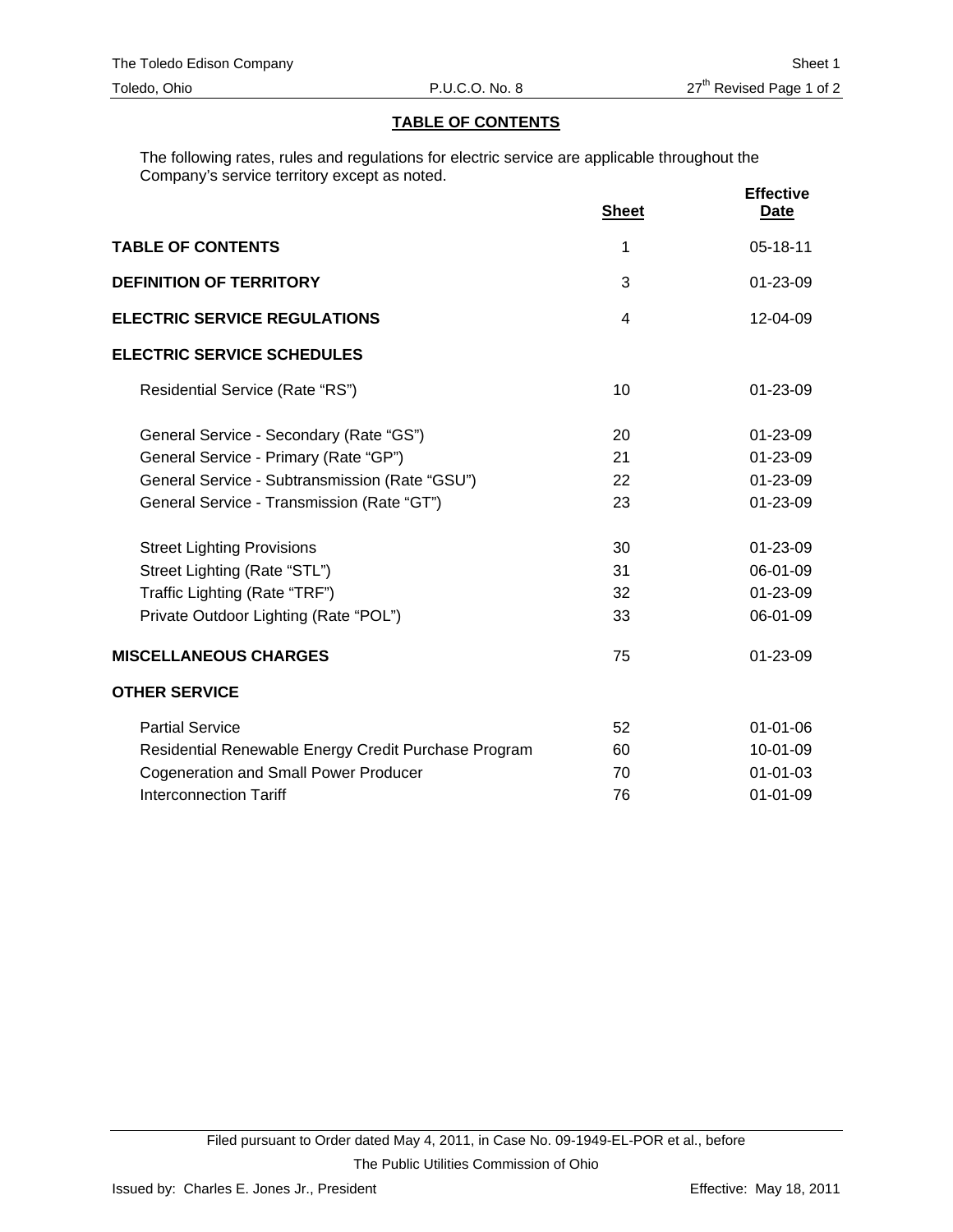## **TABLE OF CONTENTS**

| <b>RIDERS</b>                                          | <b>Sheet</b> | <b>Effective</b><br>Date |
|--------------------------------------------------------|--------------|--------------------------|
| Summary                                                | 80           | 03-17-10                 |
| <b>Residential Distribution Credit</b>                 | 81           | $05 - 21 - 10$           |
| <b>Transmission and Ancillary Services</b>             | 83           | 09-10-10                 |
| <b>Alternative Energy Resource</b>                     | 84           | 04-01-11                 |
| <b>School Distribution Credit</b>                      | 85           | 06-01-09                 |
| <b>Business Distribution Credit</b>                    | 86           | $01 - 23 - 09$           |
| <b>Hospital Net Energy Metering</b>                    | 87           | 10-27-09                 |
| Economic Development (4a)                              | 88           | 01-23-09                 |
| <b>Universal Service</b>                               | 90           | 12-22-10                 |
| <b>Temporary Energy Efficiency</b>                     | 91           | $01 - 01 - 06$           |
| State kWh Tax                                          | 92           | 01-23-09                 |
| Net Energy Metering                                    | 93           | 10-27-09                 |
| Delta Revenue Recovery                                 | 96           | $04 - 01 - 11$           |
| Demand Side Management                                 | 97           | $01 - 01 - 11$           |
| Reasonable Arrangement                                 | 98           | 06-01-09                 |
| <b>Distribution Uncollectible</b>                      | 99           | $04 - 01 - 11$           |
| <b>Deferred Transmission Cost Recovery</b>             | 100          | $01 - 01 - 11$           |
| Economic Load Response Program                         | 101          | 06-01-09                 |
| Optional Load Response Program                         | 102          | 06-01-09                 |
| <b>Generation Cost Reconciliation</b>                  | 103          | $04 - 01 - 11$           |
| <b>Green Resource</b>                                  | 104          | 06-01-09                 |
| Fuel                                                   | 105          | 12-14-09                 |
| Advanced Metering Infrastructure / Modern Grid         | 106          | 04-01-11                 |
| Line Extension Cost Recovery                           | 107          | 06-01-09                 |
| <b>Delivery Service Improvement</b>                    | 108          | 04-01-09                 |
| <b>PIPP Uncollectible</b>                              | 109          | $04 - 01 - 11$           |
| Non-Distribution Uncollectible                         | 110          | 04-01-11                 |
| <b>Experimental Real Time Pricing</b>                  | 111          | 06-01-10                 |
| <b>Experimental Critical Peak Pricing</b>              | 113          | 06-01-10                 |
| <b>Generation Service</b>                              | 114          | 06-01-10                 |
| Demand Side Management and Energy Efficiency           | 115          | 05-18-11                 |
| <b>Economic Development</b>                            | 116          | 04-01-11                 |
| <b>Deferred Generation Cost Recovery</b>               | 117          | 06-01-09                 |
| Deferred Fuel Cost Recovery                            | 118          | $01 - 01 - 11$           |
| <b>Residential Deferred Distribution Cost Recovery</b> | 120          | 02-01-11                 |
| Non-Residential Deferred Distribution Cost Recovery    | 121          | 02-01-11                 |
| <b>Residential Generation Credit</b>                   | 123          | 05-21-10                 |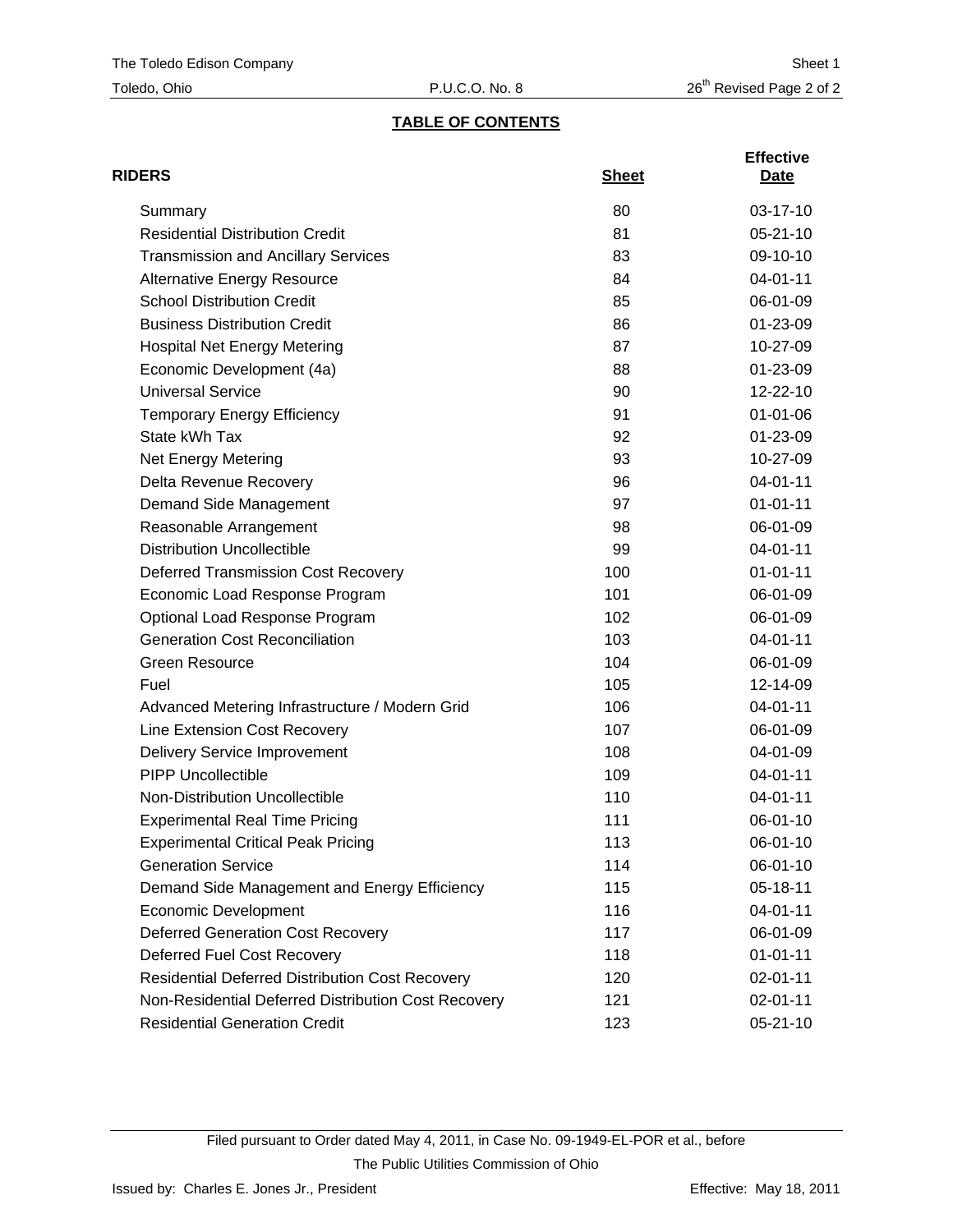#### **RIDER DSE**

### **Demand Side Management and Energy Efficiency Rider**

The Company reserves the right to revise such schedule consistent with the Commission's final rules, which may include modification or deletion of all or portions of this schedule.

#### **APPLICABILITY:**

Applicable to any customer that takes electric service under the Company's rate schedules. The following charges will apply, by rate schedule, effective for service rendered beginning May 18, 2011, for all kWhs per kWh:

| DSE <sub>1</sub><br><b>RATE:</b> | DSE <sub>2</sub> |
|----------------------------------|------------------|
| <b>RS</b><br>$0.0260$ ¢          | 0.2008¢          |
| <b>GS</b><br>$0.0260$ ¢          | $0.0776$ ¢       |
| <b>GP</b><br>$0.0260$ ¢          | 0.0352¢          |
| GSU<br>$0.0260$ ¢                | 0.0351¢          |
| GT<br>$0.0260$ ¢                 | 0.0350¢          |
| <b>STL</b><br>$0.0260$ ¢         | $0.0000$ ¢       |
| <b>TRF</b><br>$0.0260$ ¢         | 0.9973c          |
| <b>POL</b><br>$0.0260$ ¢         | $0.0000$ ¢       |

#### **PROVISIONS:**

- 1. The DSE1 charges set forth in this Rider recover costs incurred by the Company associated with customers taking service under the Economic Load Response Rider (ELR) and Optional Load Response Rider (OLR).
- 2. The DSE2 charges set forth in this Rider recover costs incurred by the Company associated with the programs that may be implemented by the Company to secure compliance with the, energy efficiency and peak demand reduction requirements in Section 4928.66, Revised Code through demandresponse programs, energy efficiency programs, peak demand reduction programs, and self-directed demand-response, energy efficiency or other customer-sited programs. The costs initially deferred by the Company and subsequently fully recovered through this Rider will be all program costs, including but not limited to any customer incentives or rebates paid, applicable carrying costs, all reasonable administrative costs to conduct such programs, and lost distribution revenues resulting from the implementation of such programs.

### **RIDER UPDATES:**

1. The DSE1 charges set forth in this Rider shall be updated semi-annually. No later than December 1st and June 1st of each year, the Company shall file with the PUCO a request for approval of the these charges which, unless otherwise ordered by the PUCO, shall become effective on a service rendered basis on January 1st and July 1st of each year, beginning with the January 1, 2010 effective date.